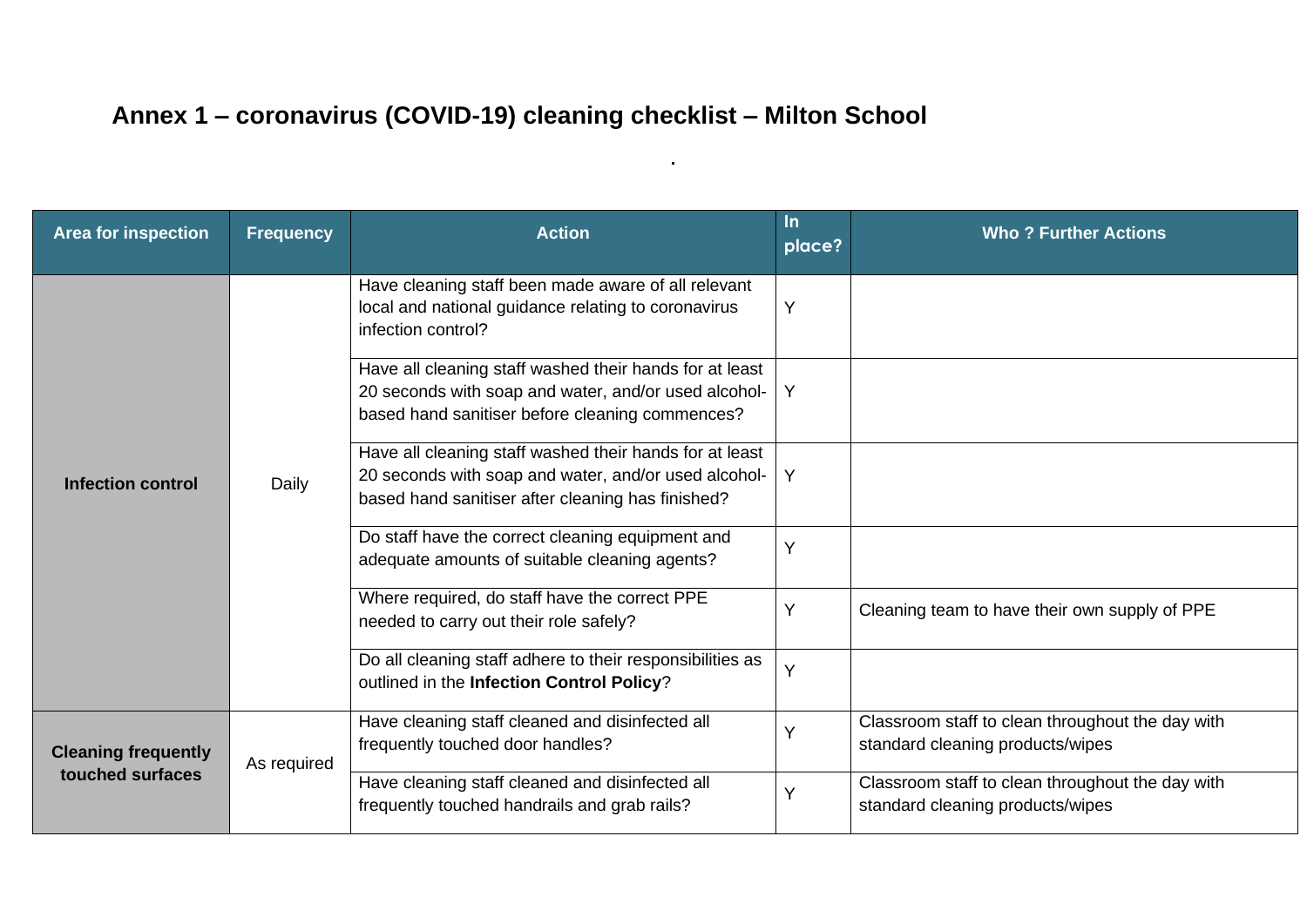|                          |       | Have cleaning staff cleaned and disinfected all<br>frequently touched toys and classroom equipment?                                                                                               | N   | This is for Classroom staff to clean throughout the day<br>with standard cleaning products/wipes                                                                                     |
|--------------------------|-------|---------------------------------------------------------------------------------------------------------------------------------------------------------------------------------------------------|-----|--------------------------------------------------------------------------------------------------------------------------------------------------------------------------------------|
|                          |       | Have cleaning staff cleaned and disinfected all<br>frequently touched office equipment, e.g. phones?                                                                                              | Y   | Offices will be cleaned daily when the office has been in<br>use. Each member of staff has their own phone,<br>computer, desk etc so limited to contact with other<br>peoples items. |
|                          |       | Have cleaning staff cleaned and disinfected all<br>frequently touched desks or table tops?                                                                                                        | Y   | Classroom staff to clean throughout the day with<br>standard cleaning products/wipes                                                                                                 |
| <b>Waste disposal</b>    | Daily | Have cleaning staff collected non-infectious waste in<br>a bin liner and disposed of it with the school's regular<br>waste?                                                                       | Y   | Ensure infectious waste bags can be accessed, If/when<br>applicable this will be implemented                                                                                         |
|                          |       | Have cleaning staff safely collected all infectious or<br>potentially infectious waste in a tied, double-bagged<br>plastic bag?                                                                   | Y   | If/when applicable this will be implemented                                                                                                                                          |
|                          |       | Has all infectious or potentially infectious waste been<br>identified and stored in a safe location so that it may<br>be kept on-site for 72 hours?                                               | Y   | The school bunker, next to staff car park. If/when<br>applicable this will be implemented                                                                                            |
|                          |       | Has all infectious or potentially infectious waste that<br>has been stored for 72 hours been disposed of with<br>the school's regular waste?                                                      | N/A | If/when applicable this will be implemented                                                                                                                                          |
| <b>Social distancing</b> | Daily | Are arrangements in place to allow cleaning staff to<br>stay at least two metres apart when carrying out their<br>role?                                                                           | Y   |                                                                                                                                                                                      |
|                          |       | Are arrangements in place to maximise infection<br>control where staff cannot stay at least two metres<br>apart to carry out their role, e.g. they work side-by-<br>side instead of face-to-face? | Υ   |                                                                                                                                                                                      |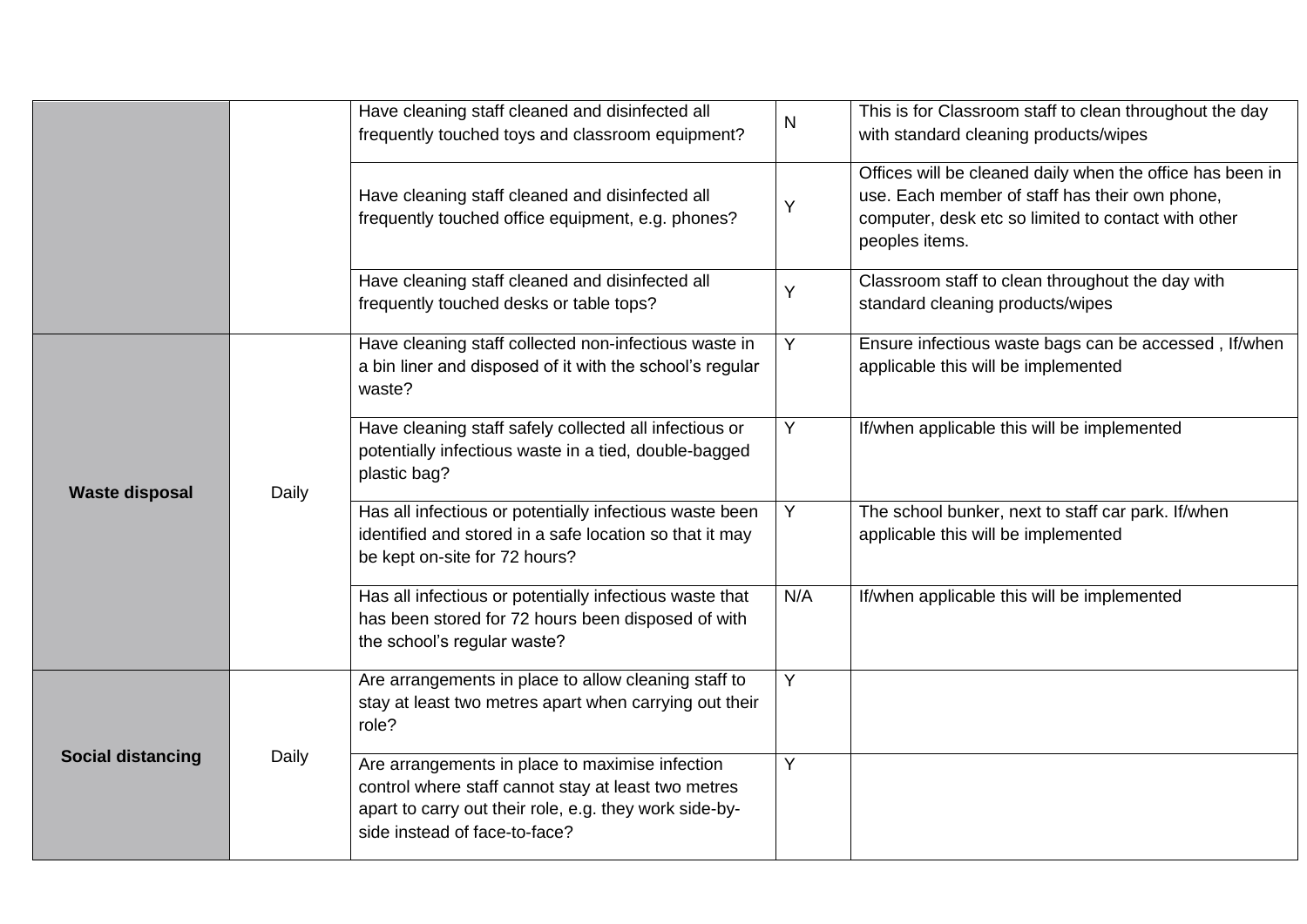|                                                |             | Are arrangements in place to allow cleaning staff to<br>minimise contact with others, e.g. a staff rota?                                                                         | Y   | Cleaning staff will come in before / after other school<br>users so there is limited contact with others. |
|------------------------------------------------|-------------|----------------------------------------------------------------------------------------------------------------------------------------------------------------------------------|-----|-----------------------------------------------------------------------------------------------------------|
|                                                | Weekly      | Has the effectiveness of social distancing procedures<br>been reviewed?                                                                                                          | Y   |                                                                                                           |
|                                                |             | Has the correct PPE been worn, where required?                                                                                                                                   | Y   |                                                                                                           |
| <b>Cleaning infected</b><br>areas and surfaces | As required | Have all hard surfaces, including door handles and<br>handrails, been washed with a disposable cloth, using<br>warm, soapy water and wiped with a suitable<br>disinfectant?      | Y   |                                                                                                           |
|                                                |             | Have cleaning staff disposed of all waste, including<br>any PPE, correctly?                                                                                                      | Y   |                                                                                                           |
|                                                |             | After removing any PPE and finishing all cleaning,<br>have cleaning staff washed their hands for at least 20<br>seconds with soap and water, or alcohol-based hand<br>sanitiser? | Y   |                                                                                                           |
|                                                |             | Has the area been suitably ventilated to aid drying<br>and minimise the spread of infection?                                                                                     | Y   |                                                                                                           |
|                                                |             | Have upholstered surfaces been steam cleaned,<br>where required?                                                                                                                 | N/A | Upholstered surfaces have been removed where<br>possible                                                  |
|                                                |             | Has any infected or potentially infected laundry been<br>collected so that it can be washed with the school's<br>regular laundry?                                                | Y   |                                                                                                           |
|                                                |             | Has all laundry been washed at a suitably warm<br>temperature and in accordance with the<br>manufacturer's instructions?                                                         | Y   |                                                                                                           |